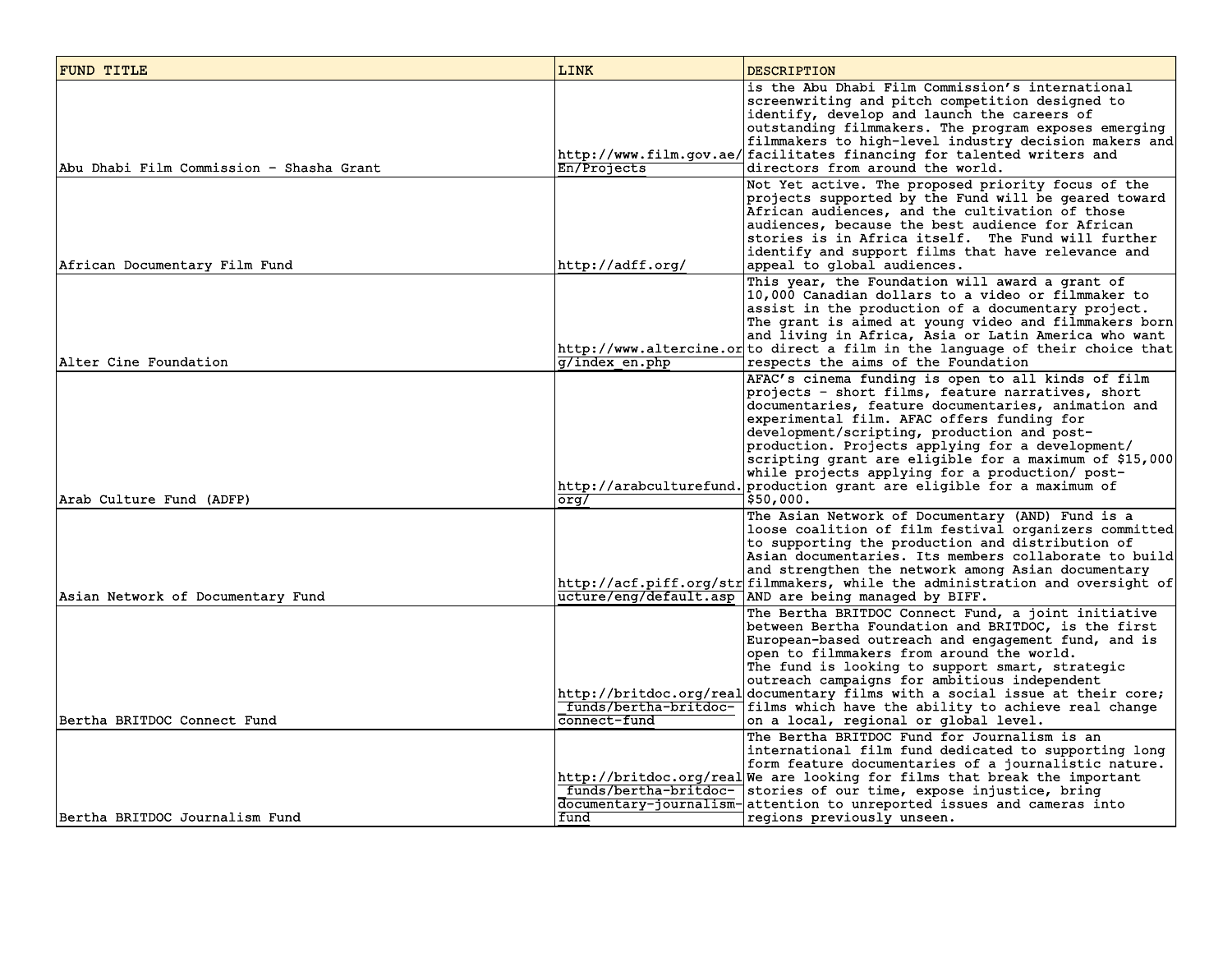| FUND TITLE                      | <b>LINK</b>                                         | <b>DESCRIPTION</b>                                                                                                                                                                                                                                                                                                                                                                                                                                                                              |
|---------------------------------|-----------------------------------------------------|-------------------------------------------------------------------------------------------------------------------------------------------------------------------------------------------------------------------------------------------------------------------------------------------------------------------------------------------------------------------------------------------------------------------------------------------------------------------------------------------------|
| BFI Documentary Production Fund | Ilm-<br>industry/documentary-<br>production-funding | we will now consider applications from documentary<br>filmmakers through twice yearly-pitching sessions -<br>in London and Sheffield - with a panel of Fund<br>http://www.bfi.org.uk/f executives, industry experts and peers. Filmmakers<br>wishing to apply for production funding for<br>documentaries should read this additional information<br>and apply through this new process.                                                                                                        |
| BRITDOC CIRCLE Fund             | http://britdoc.org/circ<br>Ιē                       |                                                                                                                                                                                                                                                                                                                                                                                                                                                                                                 |
|                                 |                                                     | By invitation only.<br>With support from the Corporation for Public<br>Broadcasting (CPB), CAAM provides production funding<br>to independent producers for national public<br>television.                                                                                                                                                                                                                                                                                                      |
| CAAM Documentary Fund           | http://caamedia.org/                                | Documentaries are eligible for production or post-<br>production funding and must be intended for public<br>television broadcast. Awards typically range between<br>$ $15,000$ and \$50,000.                                                                                                                                                                                                                                                                                                    |
| Catapult Film Fund              | .org/how-to-apply/                                  | CATAPULT FILM FUND provides development funding to<br>documentary filmmakers who have a compelling story to<br>tell, have secured access to their story and are<br>ready to shoot and edit a piece for production<br>http://catapultfilmfund fundraising purposesCatapult Film Fund development<br>grants range from \$5000 to \$20,000.                                                                                                                                                        |
|                                 |                                                     | New Genres Fund<br>Working with leading and emerging talent from around<br>the world, the New Genres Fund will help to reflect<br>and develop issues of the wider world that connect<br>new audiences, both in broadcast media and<br>multiplatform, on an international scale. Grants of<br>up to £20,000 are available for research, development<br>and pilots.                                                                                                                               |
| CBA Worldview Scheme            |                                                     | Project Development Fund<br>Projects should aim to promote better understanding<br>of the developing world and highlight the challenges<br>www.worldview.cba.org.u and importance for both developed and developing<br>countries of reducing poverty.                                                                                                                                                                                                                                           |
|                                 |                                                     | Grants are available to documentary or hybrid<br>documentary films, as well as new forms of transmedia<br>and interactive story telling that expand the<br>documentary form. We accept both feature- length and<br>short films, and we make grants to filmmakers living<br>and working in both the U.S and around the globe. We<br>accept filmmakers at all stages of their careers and<br>projects at al stages of the filmmaking process.<br>Films must be directed or co-directed by a woman |
| Chicken & Eqq Pictures          | $\overline{\text{cs.} \text{or} \text{q}}$          | http://www.chickeneqqpi (including female - make co -directors and<br>transgender/gender non conforming individuals)                                                                                                                                                                                                                                                                                                                                                                            |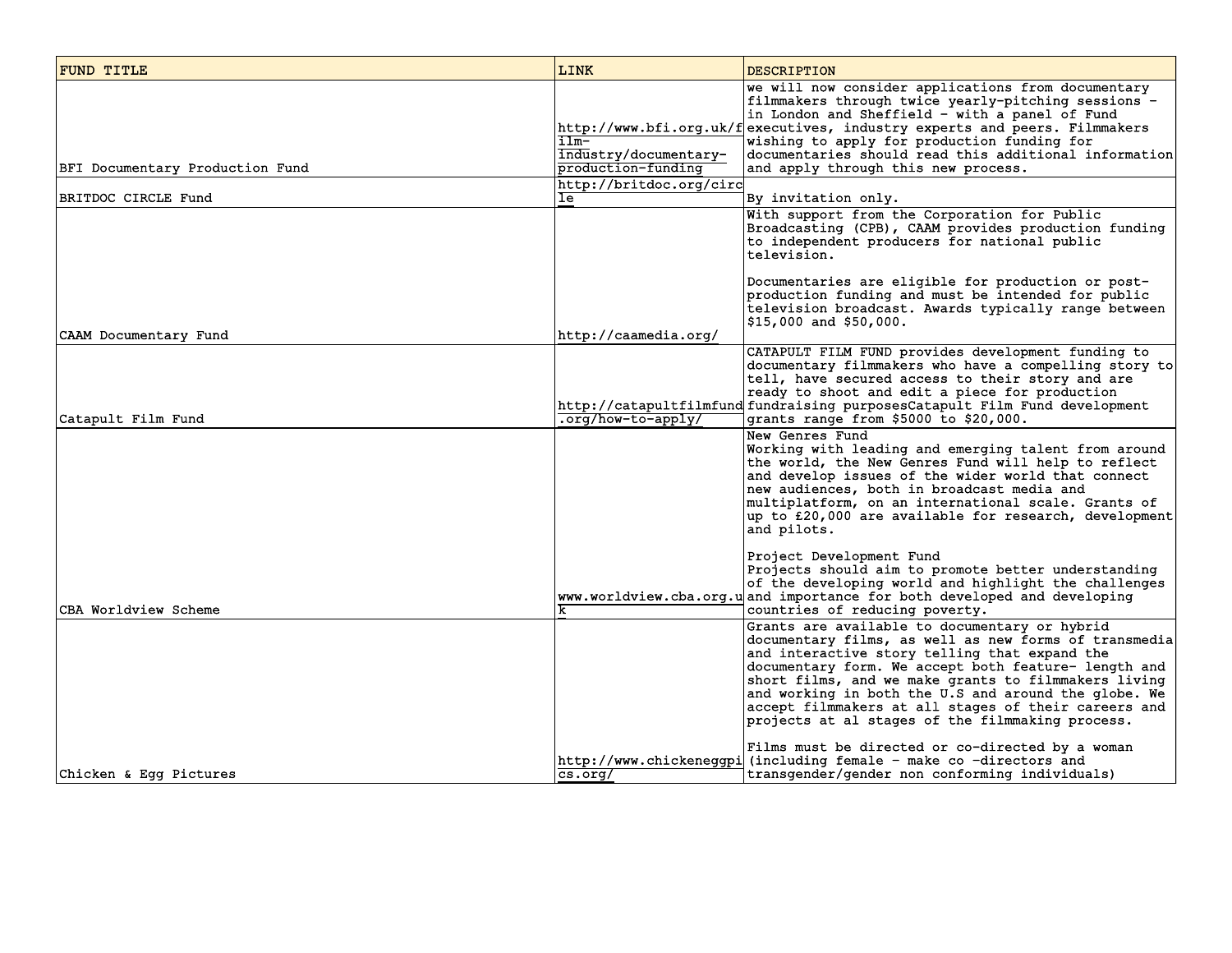| FUND TITLE                       | LINK                                                                       | <b>DESCRIPTION</b>                                                                                                                                                                                                                                                                                                                                                                                                                                                                                                                                                                                                                                                                            |
|----------------------------------|----------------------------------------------------------------------------|-----------------------------------------------------------------------------------------------------------------------------------------------------------------------------------------------------------------------------------------------------------------------------------------------------------------------------------------------------------------------------------------------------------------------------------------------------------------------------------------------------------------------------------------------------------------------------------------------------------------------------------------------------------------------------------------------|
|                                  |                                                                            | Cinereach supports feature-length nonfiction and<br>fiction films that are at the intersection of<br>engaging storytelling, visual artistry, and vital<br>subject matter.                                                                                                                                                                                                                                                                                                                                                                                                                                                                                                                     |
| Cinereach                        | g/grants                                                                   | Grant amounts can range from \$5,000 - \$50,000 per<br>project and can be awarded to support any stage of<br>http://www.cinereach.or production, including development, production and<br>post-production.                                                                                                                                                                                                                                                                                                                                                                                                                                                                                    |
| Creative Capital                 | http://www.creative-<br>ogram                                              | Creative Capital provides integrated financial and<br>capital.org/pages/ourpr advisory support to artists pursuing adventurous<br>projects in all disciplines.                                                                                                                                                                                                                                                                                                                                                                                                                                                                                                                                |
|                                  |                                                                            | Creative England now offers two strands of film<br>production funding for both feature and high-end TV<br>drama.                                                                                                                                                                                                                                                                                                                                                                                                                                                                                                                                                                              |
|                                  |                                                                            | Our West Midlands Production Fund (WMPF) invests in<br>the production of feature films and high-end TV drama<br>from companies based in the West Midlands as well as<br>from producers looking to establish a base to film in<br>the region.                                                                                                                                                                                                                                                                                                                                                                                                                                                  |
| Creative England Production Fund | http://www.creativee<br>ngland.co.uk/film/pr<br>oduction-funding           | The Creative England Production Fund is targeted at<br>feature films with budgets of up to £2 million from<br>up-and-coming talent or from established directors<br>looking to experiment with innovative approaches.<br>We're particularly interested in projects from<br>regionally-based filmmakers or which have a strong<br>regional voice.                                                                                                                                                                                                                                                                                                                                              |
| Derek Freese Documentary Fund    | http://derekfreesefi<br>Im.org/fund.html                                   | Derek Freese Documentary Fund (DFDF) provides<br>production support for feature-length documentary<br>films that have both a strong narrative and a<br>connection to Greater Philadelphia. This award is<br>given biennially to an independent filmmaker and<br>provides up to \$35,000 in finishing funds                                                                                                                                                                                                                                                                                                                                                                                    |
| <b>DOCUBOX</b>                   | http://www.mydocubox<br>.org/category/applic<br>ations/                    | DOCUBOX are keen to encourage documentary filmmaking<br>that expresses a view of the world - past, present<br>and future - that is both strongly personal and<br>uniquely East African. We are looking forproposals<br>and trailers that will lead to filmsthat enlighten,<br>and inspire audiences provoking viewers to react, and<br>reflect. We aren't interested in films that lecture<br>or preach, or films thatpursue the latest headlines,<br>because we believe that great documentaries should<br>lastand hold a mirror up to our times. Films able to<br>stimulate the viewer and provoke thought, by<br>approaching the world as we thought we knew it from a<br>different angle. |
| Enjaaz Film Fund                 | http://dubaifilmfest<br>.com/en/industry/dub<br>ai-film-<br>market/enjaaz/ | Enjaaz is the post-production and production funding<br>support programme at the heart of the Dubai Film<br>Market. Enjaaz provides vital post-production<br>financial support to film projects led by Arab film-<br>makers and production funding to film projects helmed<br>by Gulf film-makers.                                                                                                                                                                                                                                                                                                                                                                                            |
|                                  |                                                                            |                                                                                                                                                                                                                                                                                                                                                                                                                                                                                                                                                                                                                                                                                               |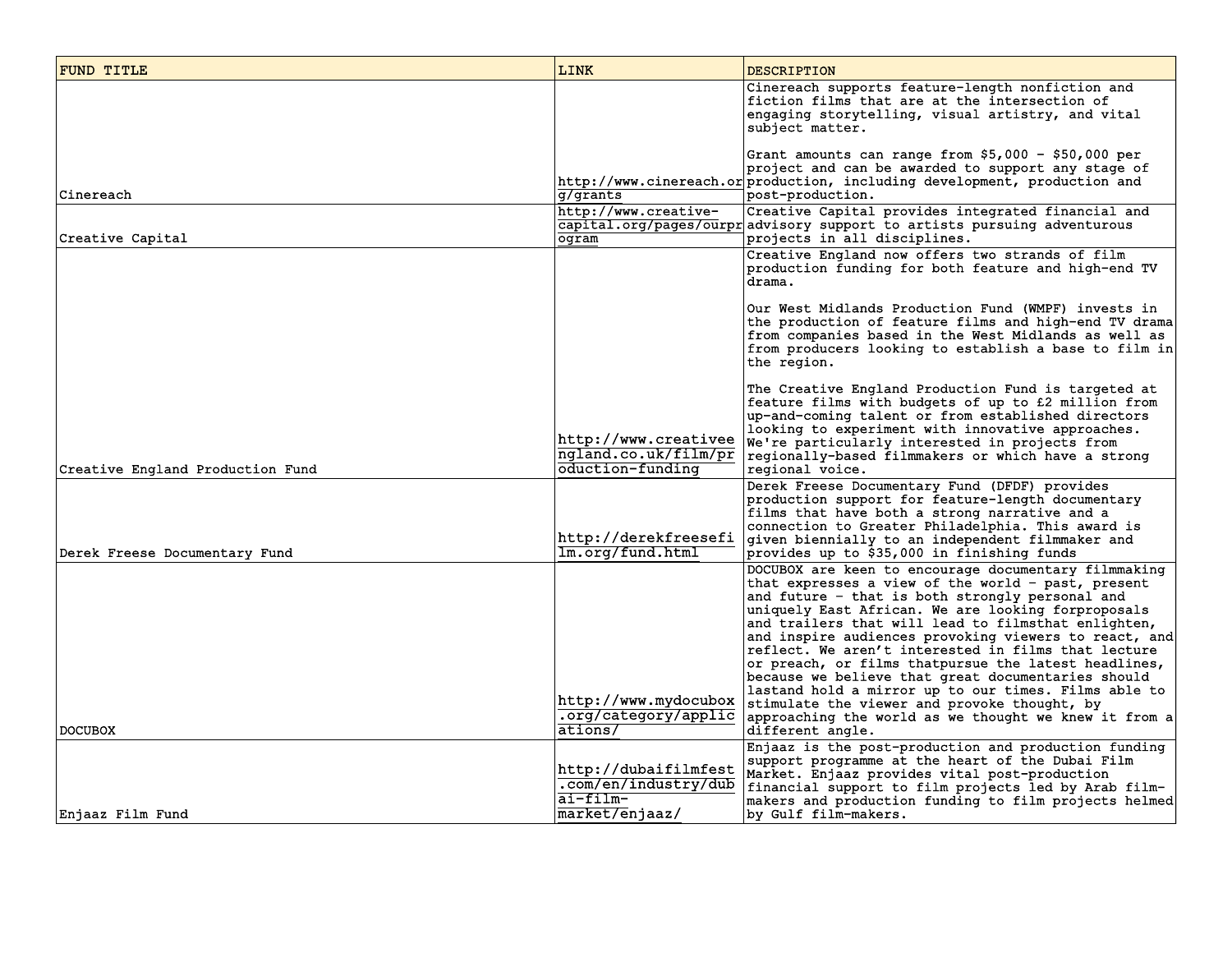| <b>FUND TITLE</b>                     | <b>LINK</b>                                                                                  | <b>DESCRIPTION</b>                                                                                                                                                                                                                                                                                                                                                                                                                                                                                                                                                                                                                                                   |
|---------------------------------------|----------------------------------------------------------------------------------------------|----------------------------------------------------------------------------------------------------------------------------------------------------------------------------------------------------------------------------------------------------------------------------------------------------------------------------------------------------------------------------------------------------------------------------------------------------------------------------------------------------------------------------------------------------------------------------------------------------------------------------------------------------------------------|
| Eurimages                             | http://www.coe.int/t <br>/dg4/eurimages/defau<br>It en.asp                                   | Eurimages promotes the European audiovisual industry<br>by providing financial support to feature films,<br>animations and documentaries produced in Europe. In<br>doing so, it encourages co-operation between<br>professionals established in different European<br>countries.                                                                                                                                                                                                                                                                                                                                                                                     |
| Film Independent - Various            | http://www.filmindep<br>endent.org/labs-and-<br>programs/grants-and-<br>awards/#.U8PaC41dXC8 | Each year, Film Independent awards a number of grants<br>and fellowships to help filmmakers with their current<br>projects, as well as to recognize them for past<br>accomplishments. This past year, we gave an estimated<br>\$775,000 in cash grants and in-kind donations to our<br>selected Fellows.                                                                                                                                                                                                                                                                                                                                                             |
| Filmmaker Fund                        | d.com/                                                                                       | The Filmmaker Fund is committed to both proven and<br>emerging filmmakers with assistance at every stage of<br>production and post-production. Grants of up to \$75K<br>http://www.filmmakerfunas well as an invitation to an annual retreat,<br>festival navigation and distribution strategy.                                                                                                                                                                                                                                                                                                                                                                      |
| Ford Foundation: JustFilms Initiative | on.org/                                                                                      | we are investing \$10 million a year over five years<br>in documentary projects that address urgent social<br>issues and help us understand our past, explore our<br>present and build our future. Our goal is to expand<br>the community of emerging and established filmmakers<br>http://www.fordfoundati who often lack funding, and help them to realize<br>their visions and reach audiences.                                                                                                                                                                                                                                                                   |
| Frameline Completion Fund             | q/filmmaker-<br>support/frameline-<br>completion-fund                                        | The Frameline Completion Fund provides grants to<br>emerging and established filmmakers. This program<br>seeks to provide a much-needed source of financial<br>contributions to artists who often struggle to secure<br>funding to complete their works. Submissions are<br>being accepted for documentary, educational,<br>narrative, animated or experimental projects about<br>http://www.frameline.or LGBTQ people and their communities. Grants up to<br>\$5,000 are available for films that represent and<br>reflect LGBTQ life in all its complexity and<br>richness.                                                                                        |
| Fritt Ord                             | http://www.fritt-<br>ord.no/en/programomr<br>ader/                                           | Through project support, prizes and grants, the<br>Foundation has strived to achieve that goal for 30<br>years. As a link in the celebration of its 30th<br>anniversary in 2004, the Foundation increased the<br>parameters of its production support for television<br>documentaries. The Freedom of Expression Foundation<br>made a total of MNOK 12 available for programmes<br>designed to provoke public debate.<br>An independent jury, consisting of Film Director<br>Maria Fuglevaag Warsinski (chair), Lecturer Nazneen<br>Khan-Østrem, Professor Bjørn Sørenssen and Dean Malte<br>Wadman, has assessed the applications and arrived at<br>a final result. |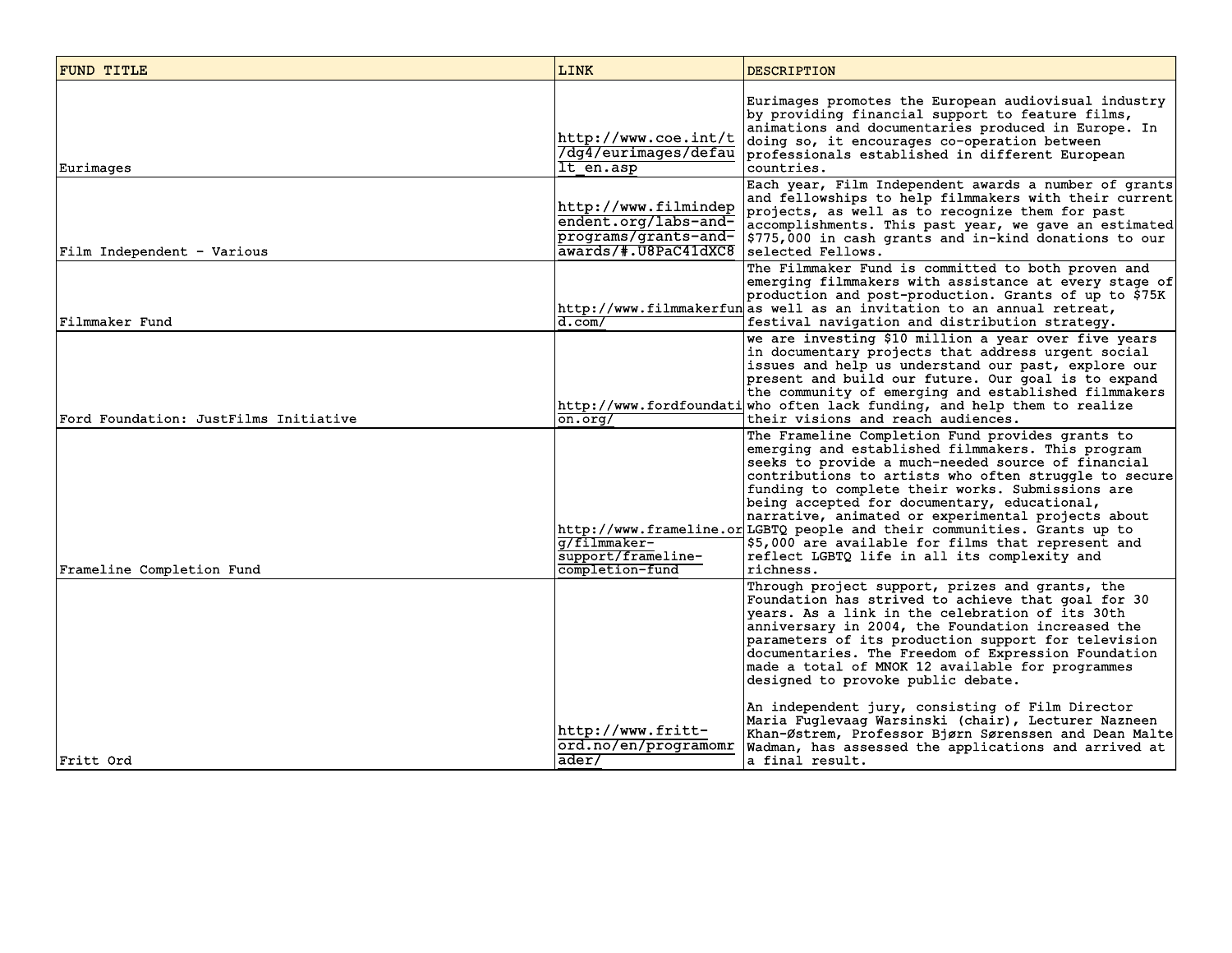| <b>FUND TITLE</b>              | <b>LINK</b>                                                                 | <b>DESCRIPTION</b>                                                                                                                                                                                                                                                                                                                                                                                                                                                                                                                                                                                                             |
|--------------------------------|-----------------------------------------------------------------------------|--------------------------------------------------------------------------------------------------------------------------------------------------------------------------------------------------------------------------------------------------------------------------------------------------------------------------------------------------------------------------------------------------------------------------------------------------------------------------------------------------------------------------------------------------------------------------------------------------------------------------------|
| From the Heart Productions     | http://www.fromthehe<br>artproductions.com/q<br>$rant-$<br>guidelines.shtml | The Roy W. Dean Grant funds short films,<br>documentaries, and independent features that are<br>budgeted under \$500,000. They must be films that are<br>unique and make a contribution to society.<br>We fund compelling stories about little known<br>subjects, historical films, and films that touch<br>hearts. We like films that expose, and bring,<br>important information to light; as well as films<br>about little known people when there is a good story.<br>We are story-tellers, and that is the main criteria<br>for entering and winning our grants; stories that can<br>change, heal, and enrich, our lives. |
| Global Film Initiative         | http://www.qlobalfil <br>$ m{\bf .}$ orq/qranting.htm                       | The Global Film Initiative's Granting Program awards<br>fifteen to twenty grants per year, of up to \$10,000<br>each, to filmmakers whose work exhibits artistic<br>excellence, authentic self-representation and<br>accomplished storytelling. Funds received from grants<br>are used to support completion of film production and<br>to subsidize post-production costs such as laboratory<br>and sound mixing fees, and access to advanced editing<br>systems.                                                                                                                                                              |
| Gucci-Tribeca Documentary Fund | /qucci documentary/                                                         | Provides finishing funds to feature-length<br>documentaries which highlight and humanize issues of<br>social importance from around the world. For films,<br>http://www.tribecafilmi based anywhere, that are in production or post-<br>nstitute.org/filmmakers production with the intended premiere exhibition.<br>Grants range from \$10,000 to \$25,000.                                                                                                                                                                                                                                                                   |
|                                | http://hartleyfoundation.                                                   | Hartley Film Foundation provides support through seed<br>grants for documentaries that the Foundation fiscally<br>sponsors. The Foundation does not provide production,<br>finishing or outreach grants.<br>Hartley awards grants for documentaries in the areas                                                                                                                                                                                                                                                                                                                                                               |
| Hartley Film Foundation        | org/grants                                                                  | of world religions and spirituality.                                                                                                                                                                                                                                                                                                                                                                                                                                                                                                                                                                                           |
| HOT-DOCS Cross Currents fund   | fund                                                                        | The CrossCurrents Doc Fund is an international<br>production fund that aims to foster storytelling from<br>within communities whose perspectives have been<br>historically underrepresented or marginalized. The<br>Fund supports the work of filmmakers from within<br>these communities rather than those looking in from<br>http://www.hotdocs.ca/f the outside. It prioritizes emerging filmmakers who<br>unds/crosscurrents doc can illustrate a relationship between the film's<br>subject and their own experience.                                                                                                     |
| HOT-DOCS Shaw Media Fund       | $s$ funds/                                                                  | The Shaw Media-Hot Docs Funds consist of a \$3-million<br>completion fund and a \$1-million development fund. In<br>nurturing Canadian talent and giving voice to a<br>diversity of viewpoints, the Funds will ultimately<br>help Canadian documentaries reach new audiences and<br>much-needed financial support to filmmakers facing<br>http://www.hotdocs.ca/f financing gaps at critical stages in their projects.<br>unds/shaw media hot doc Hot Docs will manage and disperse the Funds' benefit<br>monies over a seven-year period                                                                                      |
|                                |                                                                             |                                                                                                                                                                                                                                                                                                                                                                                                                                                                                                                                                                                                                                |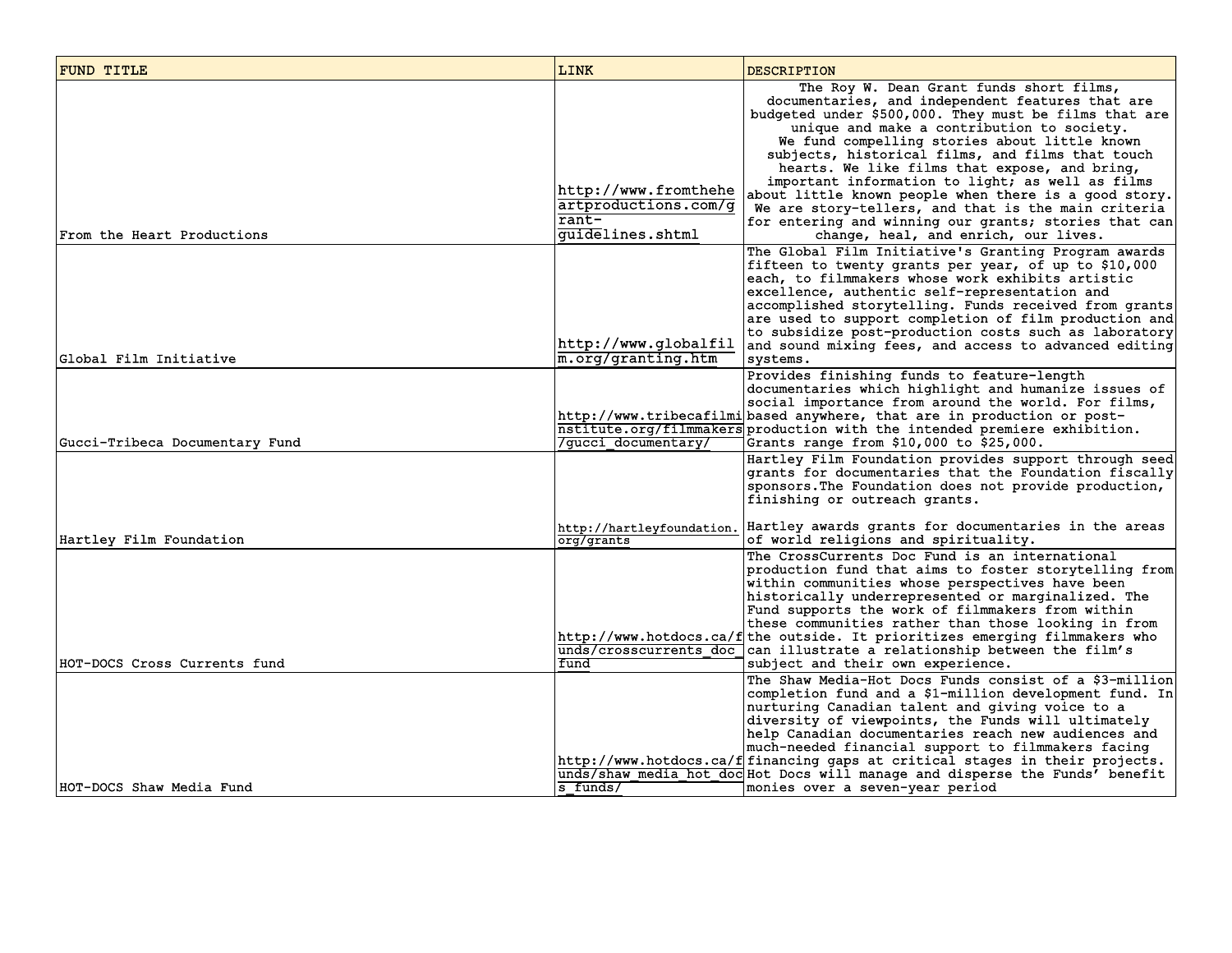| FUND TITLE                                   | LINK                                                                                      | <b>DESCRIPTION</b>                                                                                                                                                                                                                                                                                                                                                                                                                                                                                                                                                                             |
|----------------------------------------------|-------------------------------------------------------------------------------------------|------------------------------------------------------------------------------------------------------------------------------------------------------------------------------------------------------------------------------------------------------------------------------------------------------------------------------------------------------------------------------------------------------------------------------------------------------------------------------------------------------------------------------------------------------------------------------------------------|
| HOT-DOCS-Blue Ice Film Fund                  | und                                                                                       | The Hot Docs-Blue Ice Group Documentary Fund is a \$1-<br>million production fund will provide financial<br>support to independent documentary filmmakers based<br>in developing African countries, with the goal of<br>helping to increase the quality and quantity of<br>social, cultural and political documentaries produced<br>http://www.hotdocs.ca/s in the region. Generously established by Toronto-<br>hawmedia/hot docs blue based Blue Ice Film, the Fund will be administered by<br>ice film documentary f   Hot Docs and disbursements will be made over the next<br>five years. |
| Hubert Bals Fund                             |                                                                                           | The country of development and production should be<br>on the DAC-list. The Fund is restricted to the<br>support of feature films and creative feature-length<br>http://www.filmfestival documentary projects with theatrical potential.<br>rotterdam.com/professio Shorts, documentaries and films specially made for<br>nals/hubert bals fund/ television will not be taken in consideration.                                                                                                                                                                                                |
| IDFA Bertha Fund (Europe)                    | stry/idfa-bertha-<br>fund/ibf-europe.aspx                                                 | Aims to stimulate the collaboration between<br>independent European producers and producers from<br>http://www.idfa.nl/indu developing countries by supporting the production and<br>distribution of documentaries realized thru co-<br>productions.                                                                                                                                                                                                                                                                                                                                           |
| IDFA BERTHA Fund (formerly Jan Vrijman Fund) | stry/idfa-bertha-<br>fund/about.aspx                                                      | The IDFA Bertha Fund is the only fund in the world<br>dedicated solely to stimulating and empowering the<br>creative documentary sector in Africa, Asia, Latin<br>http://www.idfa.nl/indu America, the Middle East and parts of Eastern Europe.<br>- See more at: http://www.idfa.nl/industry/idfa-<br>bertha-fund/about.aspx#sthash.jNiqMeoH.dpuf                                                                                                                                                                                                                                             |
| Impact Partners                              | kers.php                                                                                  | http://www.impactpartne At Impact Partners, we look to finance powerful<br>rsfilm.com/about filmma documentaries that address contemporary social<br>issues. We welcome unsolicited submissions.                                                                                                                                                                                                                                                                                                                                                                                               |
| Influence Film Foundation                    | mfoundation.com/                                                                          | Influence Film Foundation provides grant funding to<br>late-stage documentary film projects. Because it's<br>increasingly difficult to find the resources needed<br>to make great documentaries, we actively participate<br>in unlocking new funding options. Each grantee will<br>receive guidance in developing partnerships and<br>http://www.influencefilentering the marketplace with the most effective<br>positioning.                                                                                                                                                                  |
| ITVS Funds                                   |                                                                                           | Open Call provides completion funds for single<br>nonfiction public television programs on any subject,<br>and from any viewpoint. Projects must have begun<br>production as evidenced by a work-in-progress video.<br>Open Call funding is only available to independent<br>producers who are citizens or legal residents of the<br>http://itvs.org/funding U.S. and its external territories.                                                                                                                                                                                                |
| Just Films                                   | http://www.fordfoundati<br>on.org/issues/freedom-<br>$\overline{of}$ -<br>r-grant-seekers | JustFilms focuses on film, video and digital works<br>that show courageous people confronting difficult<br>expression/justfilms/fo issues and actively pursuing a more just, secure and<br>sustainable world.                                                                                                                                                                                                                                                                                                                                                                                  |
| Knight Foundation                            | tion.org/apply/                                                                           | We are always looking for innovative ideas that<br>advance informed and engaged communities. To apply<br>http://www.knightfounda for funding, all you have to do is submit a brief<br>letter of inquiry.                                                                                                                                                                                                                                                                                                                                                                                       |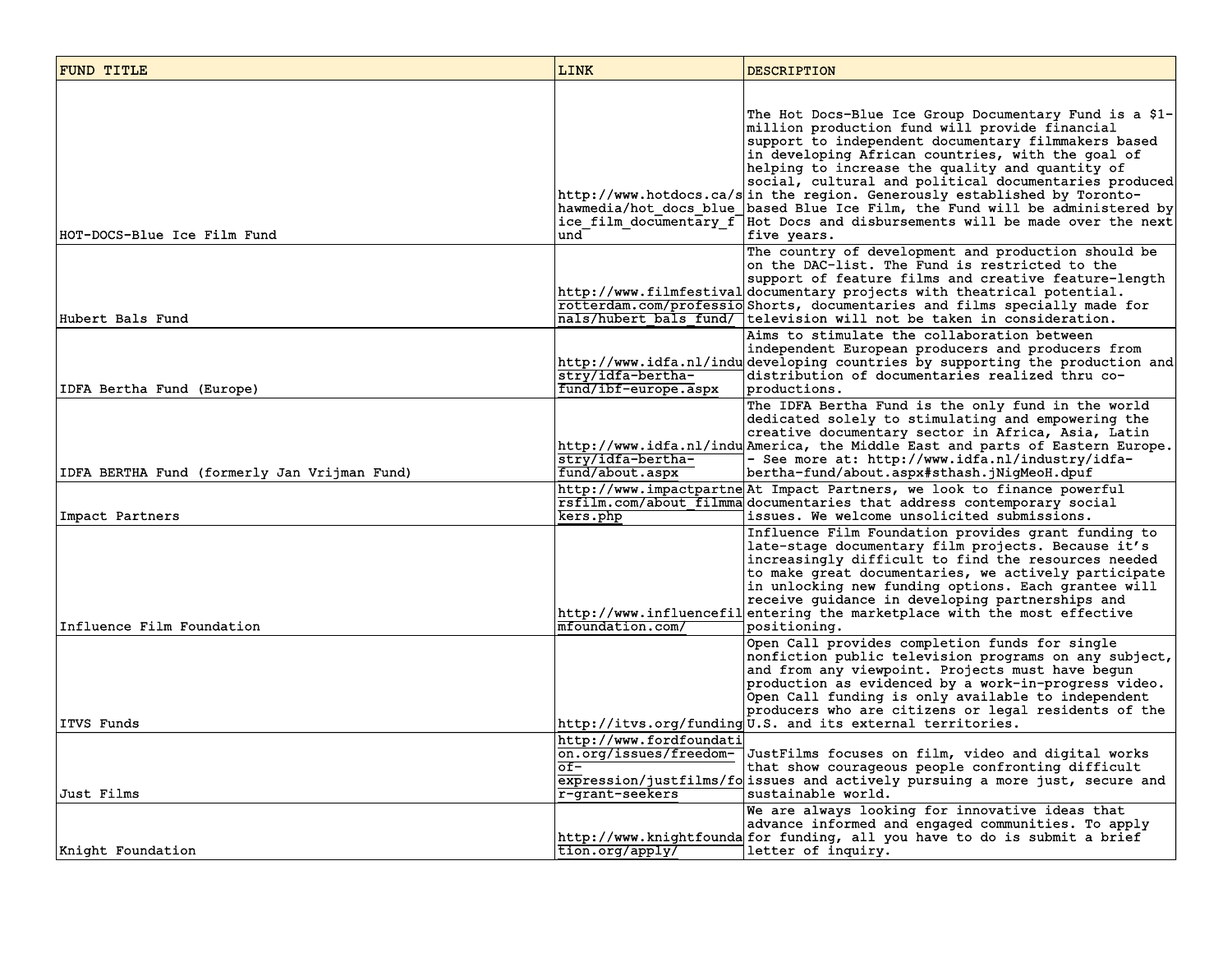| FUND TITLE                                            | LINK                                                     | <b>DESCRIPTION</b>                                                                                                                                                                                                                                                                                                                                                                                                                                                                              |
|-------------------------------------------------------|----------------------------------------------------------|-------------------------------------------------------------------------------------------------------------------------------------------------------------------------------------------------------------------------------------------------------------------------------------------------------------------------------------------------------------------------------------------------------------------------------------------------------------------------------------------------|
| Latino Film Fund                                      | rg/home/filmgrants/                                      | Both narrative and documentary films are considered<br>for our seed grant program. The projects we seek to<br>support are well-crafted film projects, which present<br>unique, true-to-life Latino stories and further our<br>mission to "expand the Latino perspective" presented<br>through media. We will consider fictional stories and<br>http://latinofilmfund.o films exploring real-life issues taking place in the<br>United States or internationally.                                |
| LEF Foundation                                        | http://www.lef-<br>foundation.org/                       | LEF is a private family foundation that funds<br>creative endeavors in California and the New England<br>region. LEF values strong aesthetics, entrepreneurial<br>thinking, and a spirit of adventure in all of the<br>projects it supports.                                                                                                                                                                                                                                                    |
| Lynn and Jules Kroll Fund for Jewish Documentary Film | q/film/                                                  | ince 1996, the Lynn and Jules Kroll Fund for Jewish<br>Documentary Film has supported the completion of<br>close to 100 original documentaries that explore the<br>Jewish experience in all its complexity. The fund was<br>created with a lead grant from Steven Spielberg's<br>Righteous Persons Foundation and sustained over 10<br>http://jewishculture.or years with major support from the Charles H. Revson<br>Foundation.                                                               |
| Macarthur Foundation                                  | /programs/media/                                         | MacArthur supports the production and distribution of<br>news and documentary programs for television, radio,<br>and the web that help inform the American public<br>http://www.macfound.org about important domestic and international current<br>affairs and policy issues.                                                                                                                                                                                                                   |
| Mama Cash                                             | /apply-for-a-grant-2/                                    | Mama Cash supports ambitious feminist and women's<br>rights organisations and initiatives led by and for<br>http://www.mamacash.org women, girls and trans people. Mama Cash also<br>supports women's funds.                                                                                                                                                                                                                                                                                    |
| Manuel Rivera Ortiz Foundation                        | grants                                                   | Manuel Rivera Ortiz Foundation for documentary<br>Photogrpahy & film will award a \$5,00 USD grant to a<br>single completed 'Short- short' documentarry film<br>project. Our grant is open to up and coming,<br>http://www.mrofoundatio independent film makers and sirectors in all<br>$\overline{n.org/?page/84070/film}$ countries. Participants must be committed to the<br>field of reportage and documentary filmmaking.                                                                  |
| MEDIA EU                                              | .eu/creative-<br>ent-single-project-<br>slate-funding en | To increase the capacity of film producers to develop<br>European Audiovisual works with a potential to<br>circulate in the Union and beyond, and to facilitate<br>https://eacea.ec.europa European and international cooperation. This scheme<br>supports proposals to develop a Single Project or a<br>europe/funding/developm Slate of 3 to 5 projects (Slate Funding) intended<br>primarily for cinema release, television broadcasting<br>or commercial exploitation on digital platforms. |
| Movies that Matter Support (Distribution)             | ogramme/                                                 | To promote the screenings of human rights cinema<br>worldwide, Movies that Matter Support Programme<br>http://www.moviesthatmaoffers modest small grants to human rights film<br>tter.nl/english index/i events in Africa, Asia, Latin America, the Middle<br>nternational/support prEast and Eastern Europe, especially in countries with<br>limited resources and freedom of press.                                                                                                           |
| Pare Lorentz Fund                                     | org/parelorentz                                          | The 2014 Pare Lorentz Documentary Fund will provide<br>production grants totaling \$95,000 to be used in the<br>http://www.documentary.creation of original, independent documentary films<br>that illuminate pressing issues in the United States                                                                                                                                                                                                                                              |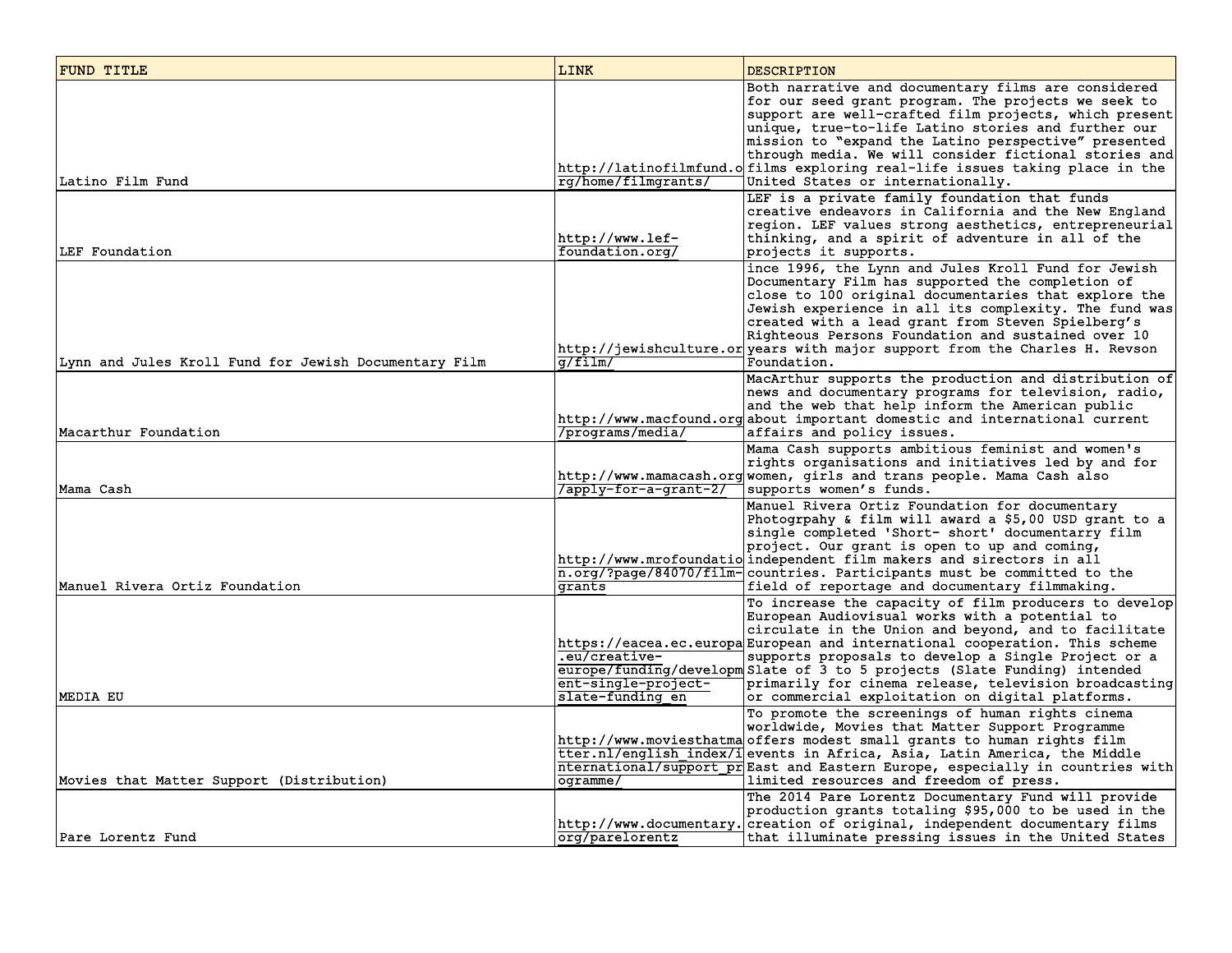| FUND TITLE                         | <b>LINK</b>                                                  | <b>DESCRIPTION</b>                                                                                                                                                                                                                                                                                                                                                                                                                                                                                                     |
|------------------------------------|--------------------------------------------------------------|------------------------------------------------------------------------------------------------------------------------------------------------------------------------------------------------------------------------------------------------------------------------------------------------------------------------------------------------------------------------------------------------------------------------------------------------------------------------------------------------------------------------|
| Prince Claus Fund                  | rants-collaborations                                         | Prince Claus fund supports innovative, high qulaity<br>http://www.princeclausf cultural inititives, in spaces where resources and<br>und.org/en/programmes/gopportunites for cultural expression,, creative<br>production and research re limited                                                                                                                                                                                                                                                                      |
| Rockefeller Foundation             | oundation.org/grants                                         | Through grantmaking, The Rockefeller Foundation works<br>http://www.rockefellerf to spread the benefits of globalization to more<br>people in more places around the world.                                                                                                                                                                                                                                                                                                                                            |
|                                    |                                                              | SANAD has 500,000 USD at its disposal annually and ma                                                                                                                                                                                                                                                                                                                                                                                                                                                                  |
| SANAD Fund                         | festival.ae/en/sanad-<br>fund/about                          | http://www.abudhabifilm Development: Up to 20,000 USD per project<br>Post-production: Up to 60,000 USD per project<br>SANAD reserves the right to determine the amount of t                                                                                                                                                                                                                                                                                                                                            |
| SFFS Documentary Film Fund         | 4BdXZo                                                       | The SFFS Documentary Film Fund supports riveting<br>documentaries in postproduction distinguished by<br>compelling stories, intriguing characters and an<br>http://www.sffs.org/fil innovative visual approach. A total of \$300,000 has<br>mmaker360/grants#.U99Yx been disbursed between 2011 and 2013 to documentary<br>filmmakers nationwide.                                                                                                                                                                      |
|                                    |                                                              | The grant shall contribute to strengthen film as a<br>cultural expression, to promote diversity and<br>artistic integrity on the international film scene,<br>and to strengthen freedom of expression. The grant<br>shall also contribute to an increased cooperation<br>between Norwegian and international film industries.<br>The purpose of SØRFOND grants is to stimulate the<br>production of films in developing countries where<br>http://www.filmfrasor.n such production is limited by political or economic |
| SORFOND: Norwegian South Film Fund | o/sorfond/about                                              | causes.<br>The Southern Documentary Fund is a nonprofit<br>501(c)(3) arts organization that cultivates<br>documentaries made in or about the American South.<br>Inspired by our core belief that documentaries have<br>the power to change lives, SDF serves as a leading                                                                                                                                                                                                                                              |
| Southern Documentary Fund          | aryfund.org/home/                                            | advocate for powerful Southern storytelling,<br>http://southerndocument providing filmmakers with professional support,<br>fiscal sponsorship, and creative community.                                                                                                                                                                                                                                                                                                                                                 |
| Sundance Documentary Fund          | /programs/documentary-<br>fund/                              | Sundance Documentary Fund and Awards are a core<br>component of the Documentary Film Program (DFP). The<br>Fund provides creative and financial support to<br>cinematic, feature documentaries from independent<br>filmmakers globally. We provide \$1M-\$2M in non-<br>http://www.sundance.org recoupable financing annually across all stages of<br>development, production, post-production, and<br>strategic audience engagement.                                                                                  |
| Telefilm Canada                    | en/funds-and-<br>programs/theatrical-<br>documentary-program | The Theatrical Documentary Program is a partnership<br>between Telefilm Canada and the Rogers Group of<br>http://www.telefilm.ca/ Funds. This unique public-private collaboration<br>provides financing for feature-length documentary<br>projects during their production and post-production<br>stages.                                                                                                                                                                                                              |
| TFI Documentary Fund               |                                                              | https://tribecafilminst For films, based anywhere, that are in advanced<br>itute.org/programs/deta stages of development or in production or post-<br>il/tfi documentary fund production. Grants of at least \$10,000.                                                                                                                                                                                                                                                                                                 |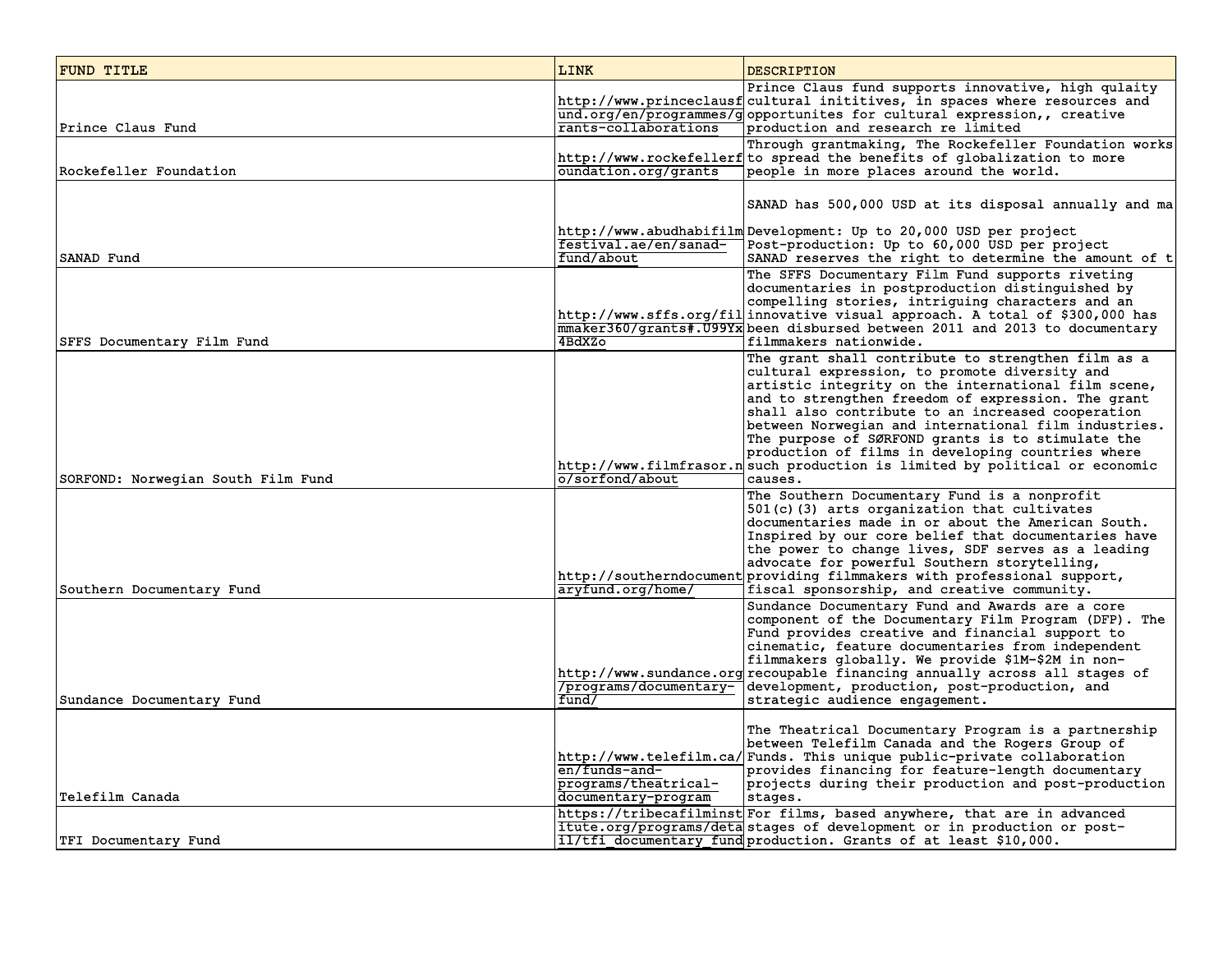| <b>FUND TITLE</b>                      | LINK                                                             | <b>DESCRIPTION</b>                                                                                                                                                                                                                                                                                                                                                                                                                                                                                                                        |
|----------------------------------------|------------------------------------------------------------------|-------------------------------------------------------------------------------------------------------------------------------------------------------------------------------------------------------------------------------------------------------------------------------------------------------------------------------------------------------------------------------------------------------------------------------------------------------------------------------------------------------------------------------------------|
| TFI Latin America Media Arts Fund      | dia arts fund                                                    | Supports innovative film and video artists living and<br>working in the Caribbean, Mexico, Central and South<br>https://tribecafilminst America whose works reflect their diverse cultures in<br>itute.org/programs/detathe documentary or mixed media form. Grants up to<br>il/tfi latin america me \$10,000 for projects that are in production or post-<br>production.                                                                                                                                                                 |
| TFI New Media Fund                     | il/tfi new media fund                                            | Funding and support to non-fiction, social issue<br>media projects which go beyond traditional<br>screens-integrating film with content across media<br>platforms, from video games, apps, social networks<br>https://tribecafilminst and Web. For projects based anywhere in advanced<br>itute.org/programs/deta development or beyond. Grants range from \$50,000 to<br>7\$100,000.                                                                                                                                                     |
| The Diverse Voices Project (POV - PBS) | http://www.pbs.org/p <br>e-voices-project.php   emerging makers. | The Diverse Voices Project IV (DVP), with up to<br>\$100,000 in co-production funding available to<br>emerging filmmakers, is POV's initiative to support<br>ov/filmmakers/divers stories about diverse communities produced by                                                                                                                                                                                                                                                                                                           |
| The Documentary Company                | http://www.documenta<br>rycompany.com/                           | We're looking for compelling stories within the four<br>categories of Human Interest, Politics, Music, and<br>Nature and the Environment.<br>We're looking for strong commercial proposals with<br>international appeal from experienced producers,<br>directors and production companies.                                                                                                                                                                                                                                                |
| The Fledgling Fund                     | fund.org/apply/                                                  | Fledgling has one open application cycle per year for<br>film and creative media projects. Most of these<br>grants support outreach and audience engagement for<br>social issue documentaries and range from smaller<br>planning grants to implementation grants for projects<br>that have a clear plan ready to launch. A small<br>number of these grants support post-production for<br>timely projects that have strong social change<br>http://www.thefledgling potential. All of these grants typically range from<br>\$5K to \$30K. |
|                                        |                                                                  | General Program: open to not-for-profit arts<br>organizations and to fiscal sponsors applying on<br>behalf of artists for the creation, development, and<br>production of new works by emerging artists in New<br>York City and Minnesota.                                                                                                                                                                                                                                                                                                |
| The Jerome Foundation                  | g/apply                                                          | New York City and Minnesota Film, Video, and Digital<br>http://www.jeromefdn.or Production Programs: open to emerging individual<br>film, video, and digital production artists.                                                                                                                                                                                                                                                                                                                                                          |
| Tipping Point Film Fund                |                                                                  | We want to create a fund supported by individuals<br>joining us on a film's journey - from development to<br>production, distribution to campaigning combining<br>http://www.tippingpoint the energies of film-makers, film-goers and activists<br>filmfund.com/site/about - and building a base of forward looking, committed<br>-us/why-tipping-point/ supporters backing great films and film-makers.                                                                                                                                  |